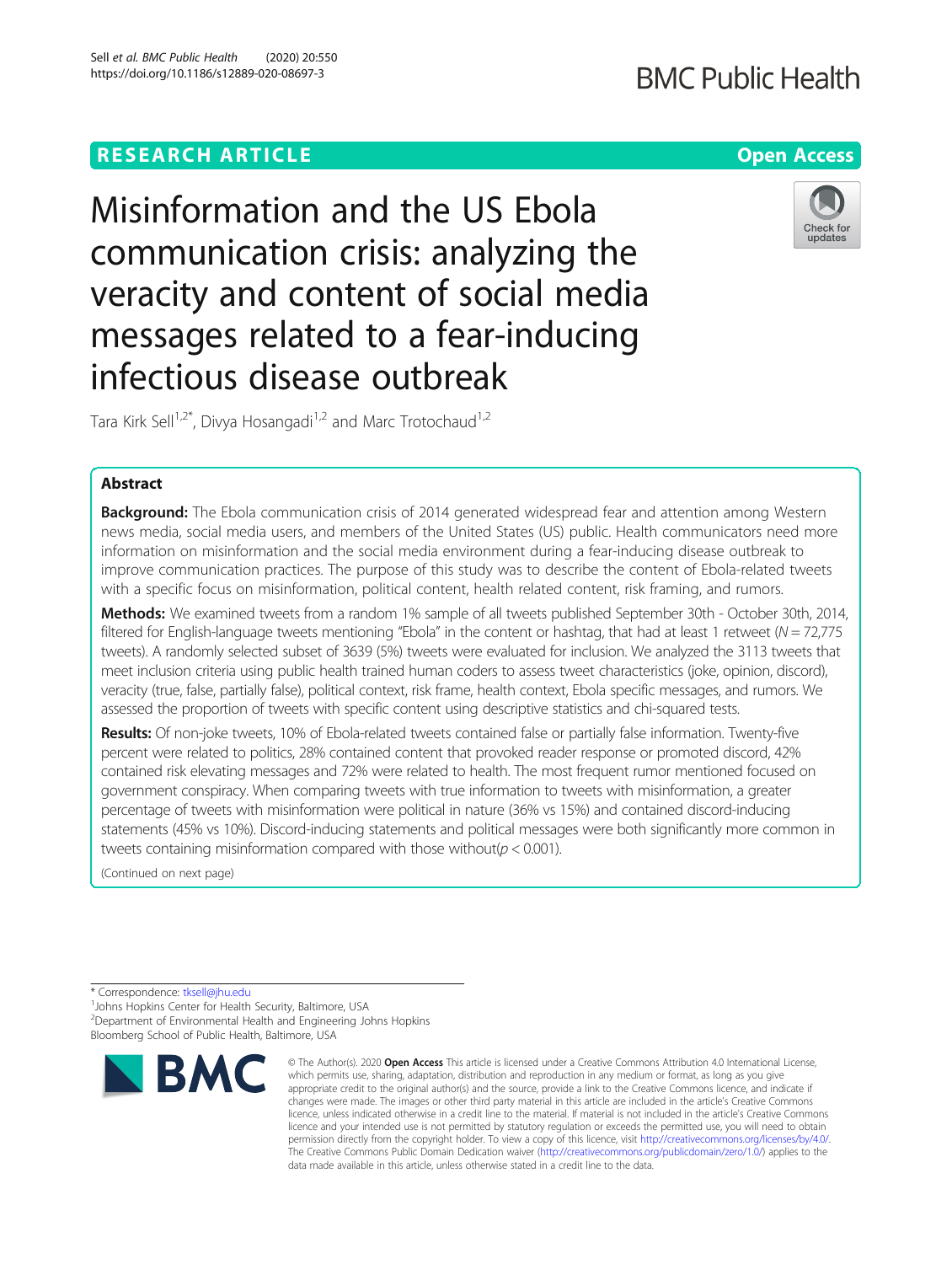#### (Continued from previous page)

Conclusions: Results highlight the importance of anticipating politicization of disease outbreaks, and the need for policy makers and social media companies to build partnerships and develop response frameworks in advance of an event. While each public health event is different, our findings provide insight into the possible social media environment during a future epidemic and could help optimize potential public health communication strategies.

Keywords: Misinformation, Communication, Ebola, Twitter, Social media, Infectious disease

#### Background

The spread of misinformation has become an important global issue. Misinformation contradicts the best expert evidence available at the time and can lead to individual misperception or "factual beliefs that are false or contradict the best available evidence in public domain." [[1,](#page-8-0) [2](#page-8-0)] The emergence of new communication platforms and access-enabling technology, such as social media and cell phones, that connect networks of people who often share similar opinions and cultural beliefs, has exacerbated and amplified this problem [\[3](#page-8-0), [4\]](#page-8-0). Misinformation is not limited to the political realm, where it is widely recognized, but has emerged as an important issue in public health-related messaging and potential barrier to effective disease outbreak preparedness and response [\[5](#page-8-0)]. Common examples of health misinformation during public health events or emergencies include false remedies for illness, incorrect information on disease transmission, or allegations that the disease is associated with a government conspiracy [\[6,](#page-8-0) [7](#page-8-0)]. Characterization of health-related misinformation is needed to develop evidence-based risk communication efforts during public health emergencies. In particular, it is necessary to develop more effective strategies to manage misinformation during infectious disease emergencies based on an understanding of typical trends in health-related misinformation.

Although scientific information is generally objective, interpretation and acceptance of such messages can vary based on a person's identity or personal beliefs. These factors shape information consumption and acceptance in ways that that align with a person's identity and world view [[8](#page-8-0)–[10\]](#page-8-0). Additionally, when health or science information is framed in the form of "culturally antagonistic memes" that connect such information to divisive social or political issues in provocative ways, risk perception can be altered [[9\]](#page-8-0). Furthermore, the outcome of competition between differing message frames is often dependent on how much each message resonates with an individual's values [[11\]](#page-9-0). In addition to identity and beliefs, emotion can also play a substantial role in the spread and acceptance of information.

The impact of misinformation during a public health emergency can vary based on its prevalence, content, and persuasive capacity. Moreover, social media may increase its effects, serving as both a source of misinformation and a catalyst for its dissemination [\[12](#page-9-0)–[14](#page-9-0)]. Some research has indicated that social media may lead to selective exposure to specific types of content, driving possible "echo chambers" and the formation of homogenous clusters is a primary driver of information diffusion [[15](#page-9-0)]. Other studies assessing this phenomenon note, however, that echo chambers may not be as present depending on how diverse exposure is to different forms of media [[16](#page-9-0)]. False information can spread easily over social media platforms. For example, in Twitter rumor cascades, false news reaches more people than true information [[4](#page-8-0)]. Social media is now one of the key sources in how many people receive their health news and [\[17,](#page-9-0) [18](#page-9-0)], as such, has a key role in the spread of health misinformation.

During infectious disease outbreaks, effective communication is critical for efficient response and recovery efforts. Fear, uncertainty, lack of knowledge, and information seeking behavior among the public may increase opportunities for the propagation of misinformation. The role that misinformation has played fueling vaccine hesitancy has been widely studied [[19](#page-9-0)–[21\]](#page-9-0), and outbreaks of vaccine preventable diseases have demonstrated the impacts of misinformation [[22](#page-9-0)]. There has also been increasing focus on politicization and discord-inducing nature of antivaccination content, and its connection to political disinformation [\[23\]](#page-9-0).

The 2013–2016 West Africa Ebola epidemic has provided a unique avenue through which to assess this issue, as misinformation related to Ebola was common. Despite very low case counts within the United States (US), widespread fear and media attention contributed to dissemination of US Ebola-related misinformation [[7](#page-8-0)]. Coverage from traditional media sources was dispersed on social media, where it joined a mixture of factual and false information [[7,](#page-8-0) [24](#page-9-0)–[26](#page-9-0)]. News and social media content during the Ebola epidemic has been explored both within West African [\[25,](#page-9-0) [27,](#page-9-0) [28\]](#page-9-0), American contexts [\[7](#page-8-0), [24](#page-9-0)], and European contexts [[29](#page-9-0)]. Research focusing on Ebolarelated misinformation in the West African context identified common rumors including false treatments; misinformation about the intentions and motives of healthcare workers treating Ebola patients; and rumors about the Ebola epidemic being a hoax [\[27,](#page-9-0) [28](#page-9-0)]. Such rumors may have impeded the ability for public health responders to communicate to communities about effective prevention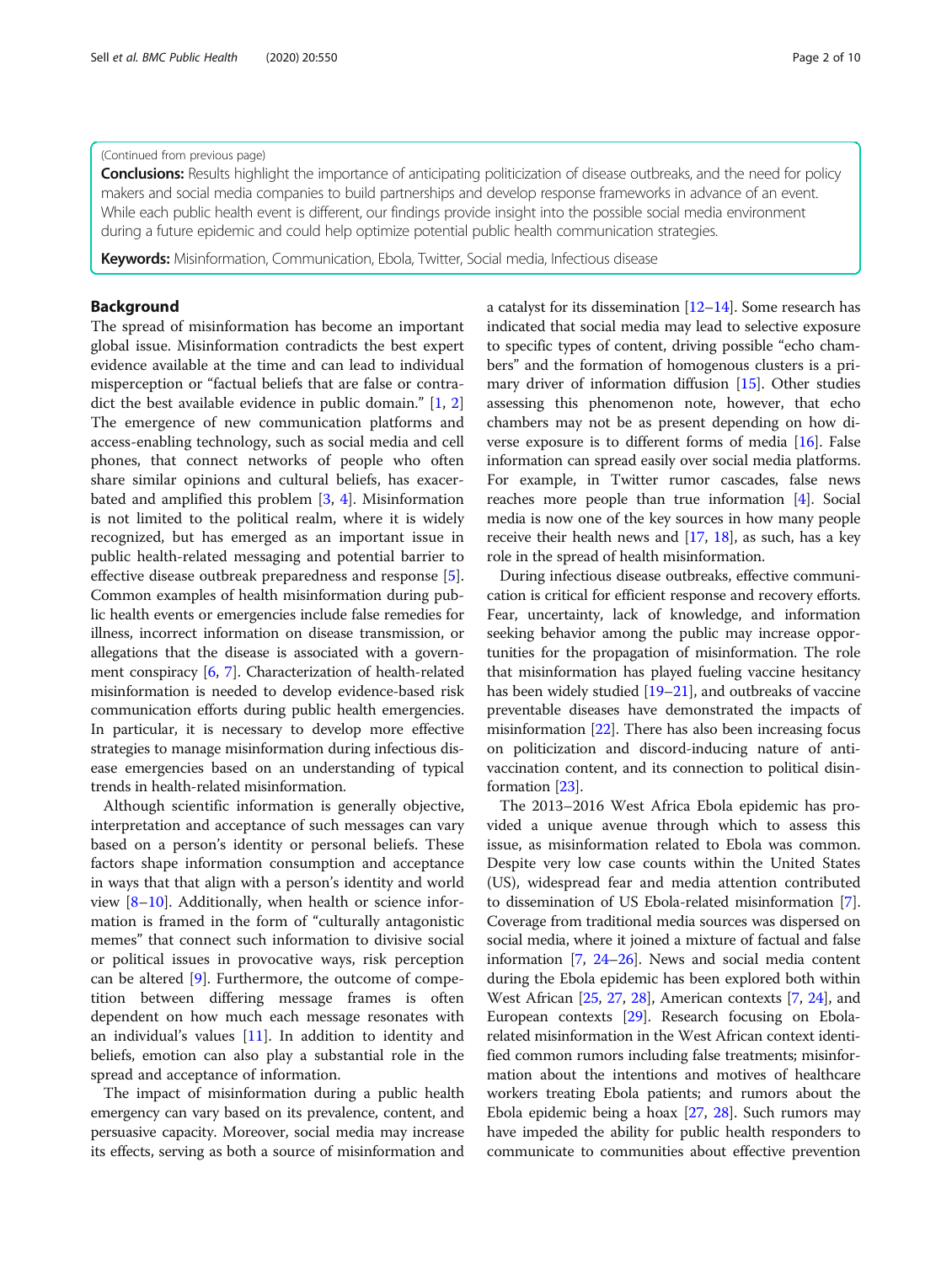and control methods. Research on Ebola-related misinformation in a predominantly Western context found that rumors such as the existence of "Ebola zombies", misperceptions about the disease transmission, or inaccurate information about experimental Ebola vaccines was common, potentially leading to fear, uncertainty, and confusion amongst the public [\[7](#page-8-0)].

Such literature has provided a high-level characterization of the general types of correct and incorrect Ebola-related information circulating on social media. Further research is needed, however, to understand specific characterizations and content of correct, false, and partially false information, and possible trends in the existence political or discord-inducing messages. The goal of this research is to address such gaps in the literature by providing an in-depth analysis of twitter content, particularly misinformation, in the context of an outbreak that generated high levels of fear and attention amongst the US population. Specifically, we aim to describe the content of Ebola-related tweets with a specific focus on the characteristics of misinformation, political content, health related content, risk framing, and rumors. While each public health event is different, this research may provide insight into the possible social media environment during a future epidemic.

#### Methods

#### Study design and setting

We conducted a quantitative content analysis of Ebolarelated tweets published between September 30th and October 30th, 2014. On September 30th, 2014 the first domestic diagnosis of Ebola occurred in the US. Studies of news media, tweet, and google search volume have identified the one-month period following this event as a time of high interest in Ebola amongst the US population and was thus the most applicable time period for the study goal of analyzing miscommunication during high levels of fear for the US population [[24](#page-9-0), [30](#page-9-0)].

#### Sample selection

We examined tweets from a random 1% sample of all tweets published during the time period of interest, using the Twitter Application Programming Interface (API) to record the official 1% sample stream. This sample was then filtered for tweets that mentioned "Ebola" in the tweets' content or hashtag, were English language, and had a minimum of 1 retweet  $(N = 72,775$  tweets). The latter requirement was used to ensure at least some social interaction with the tweet. All tweets in the dataset represented original published content as determined by the unique Tweet identifier assigned by the Twitter API. A randomly selected subset of 3639 (5%) tweets, determined to be the largest dataset the research team could code with available resources, was then analyzed

using public health-trained human coders. Tweets were excluded if the content was unrelated to Ebola.

#### Data collection

An initial coding instrument was developed based on a literature review of misinformation and Ebola-related research. Prior to coding, 277 tweets, not included in the analytical sample, were randomly selected to pilot and refine the coding instrument. Piloting was conducted until all three authors were in agreement on coding methodology and interpretation of coding instrument. The final coding instrument included dichotomous yes/ no codes assessing tweet characteristics (e.g. joke, opinion, discord), veracity (true, false, partially false), political context, risk frame  $[31]$  $[31]$ , health context, Ebola specific messages [\[30](#page-9-0), [32\]](#page-9-0), rumors [\[7\]](#page-8-0), and 23 hashtags previously identified in literature as potentially suspicious or associated with misinformation (Additional File [1](#page-8-0)) [\[25](#page-9-0)]. Two authors (DH and MT) coded tweets using a Google survey form. The extensive piloting process indicated a need for collaborative review of some tweets that were challenging to code. As a result, a system in which three authors (DH, MT, and TKS) reviewed those tweets in question was established and continued throughout the coding process. Two authors (DH and MT) assessed interrater reliability for each dichotomous yes/no item by each coding the same random sample of 200 tweets. All but one item had kappa values of 0.79 of higher and therefore met conventional standards for adequate reliability  $[33]$  $[33]$ . The remaining item – statement in support of government - did not have a satisfactory Kappa value but remained in the coding instrument because it was very rare and showed 99.5% agreement.

#### Data analysis

We assessed the specific content of tweets using descriptive statistics to determine the frequency of each coding item. Then, we used Pearson's chi-square tests to compare specific content (eg risk elevated messaging, discord, political statements) in tweets with misinformation compared to those without misinformation. The dataset was also stratified by the number of retweets. For strata of at least 2, over 10, or over 100, the percentages of tweets containing misinformation, discord-inducing statements, or statements opposed to government were determined and compared. Statistical analyses were conducted using Stata 15 [\[34](#page-9-0)].

#### Results

Of the 3639 coded tweets, 526 (14%) were excluded either for irrelevant language, foreign language, or because coders considered them to be peripheral to the Ebola outbreak (e.g. focused on sporting events, Halloween costumes, or other unrelated topics). The remainder of the analysis is focused on the final set of 3113 tweets.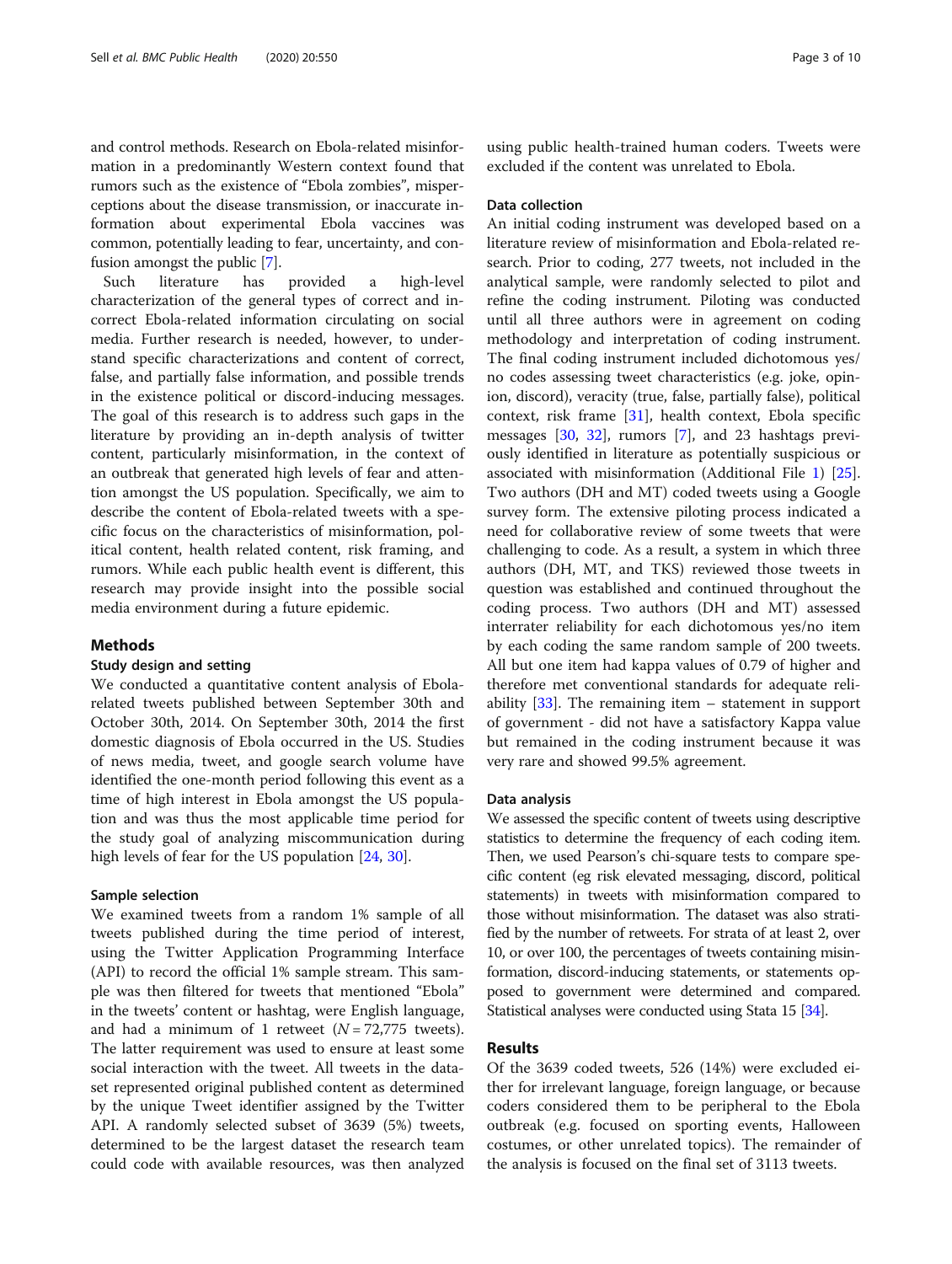Tweets fell into three broad categories: health information, political statements, and jokes. Health information statements (60%) generally featured information about the disease, its potential spread, and transmission (e.g. "I'm sick of y'all and the ignorance about Ebola. Ebola is harder to catch than the common cold and is spread by blood and bodily fluids"). Political statements (21%) focused on ongoing political issues or figures (e.g. "Why does our President want to raise our electric bills, ruin our health insurance and FLOOD our country w Ebola & amp; illegal immigrants? #tcot").<sup>1</sup> Jokes (21%) included text (e.g. "Bad news: Ebola in Dallas. Good news: Tony Romo won't let anyone catch it. #cowboys #ebola"), gifs, and photos. There was overlap within these three categories, and in total 88% of all tweets fell in to at least one of the three. The largest overlap (10%) was between health information and political sentiments. To better characterize circulating messages about Ebola, additional analyses were performed after joke tweets were removed. Without jokes, 72% of tweets were related to health and 25% were related to politics. (Table [1](#page-4-0)).

#### Misinformation and opinion

Of non-joke tweets, 10% of Ebola-related tweets contained false (5%) or partially false/misinterpreted (5%) information (Fig. [1](#page-5-0)). Tweets with false information often focused on debunked rumors. For example, "Renown #NSA #Whistleblower: #Ebola Could Be Staged Event To Pillage Africa's Natural Resources | EPIC @Infowars #News."<sup>2</sup> Half-true tweets or those misinterpreting the truth generally included true information but also suggested something that was not true. For example, the following tweet correctly notes that a patient was being tested for Ebola but suggests that there was an actual case: "THERE IS AN EBOLA PATIENT IN A FAIRFAX COUNTY HOSPITAL I'M GOING TO CANADA." Coders determined that 38% of Ebola-related tweets contained true information. The majority (52%) of non-joke tweets contained one or more opinion statements. Of the tweets containing opinion statements, 73% contained only opinions without any factual statements (including true, partially true, or false information) to support claims.

#### Political and discord-promoting content

Excluding joke tweets, 25% of tweets were related to politics while 28% contained content that provoked reader response or promoted discord. Discord-promoting tweets were those that seemed designed to generate a response from and conflict with other Twitter users. Among the tweets containing one of the hashtags of interest, 83% contained the political #tcot (Top Conservatives On Twitter) and about 3% contained the #p2 (Progressives 2.0) hashtags. A small number  $(n = 5)$  included in the same tweet both conservative and liberal hashtags, enabling opposing political spectrums to the tweet and engage with each other.

Examples of the use of political hashtags include:

- "We have to fight Obama and stop him from bringing Ebola patients from Africa to US". #BanFlights #NoEbolaPatients #tcot #tiot<sup>3</sup> #WAARMedia
- "Goodnight. Remember: The GOP" <sup>4</sup> healthcare plan will kill you long before #Ebola will: #p2
- "#GOP is worried about #Ebola getting over the border... Mr. Duncan Flew in Legally [profanity]; he didn't sneak in from Mexico #tcot #p2 #bbc" 5

Additionally, political tweets often intersected Ebolarelated issues with other social or political issues debated in American society, indicating that the political nature of Ebola-related discourse extended beyond topics directly related to the epidemic itself, such as racial inequity, government spending, and global warming. For example:

- "Ebola Victim's Nephew Speaks: Thomas Eric Duncan Died Because He Was Black And Uninsured <http://t.co/7am3tc3VFJ>"
- "Dear @SpeakerBoehner, If we're too broke for Food Stamps, veterans benefits or an Ebola vaccine, why do we still need Big Oil subsidies?"
- "Unlike Global Warming, Ebola is real... But look at which one the left laughs off. Anti-human, y'all. Who they are."

The proportion of non-joke tweets with discord-inducing statements was significantly higher among tweets with misinformation compared to those without misinformation (eg true tweets, opinion tweets, tweets for which truth could not be ascertained) (45% vs 26%,  $\chi^2$  = 40.38; *df* = 1; *p* < 0.001) (Table [2](#page-5-0)). Similarly, the proportion of tweets with political content was significantly higher among tweets with misinformation compared to those without misinformation (36% vs 24%,  $\chi^2$  = 15.87;  $df = 1$ ; p < 0.001) (Table [2\)](#page-5-0). Examining tweets with misinformation to the subset of tweets with true information specifically, a greater percentage of tweets with misinformation were political in nature (36% vs 15%) and contained discord-inducing statements (45% vs

<sup>&</sup>lt;sup>1</sup>#tcot is a hashtag that stands for Top Conservatives on Twitter <sup>2</sup>NSA is an abbreviation for the United States National Security Agency

<sup>&</sup>lt;sup>3</sup> #tiot is a hashtag that stands for Top Independents on Twitter 4 GOP stands for Grand Old Party, a term used to describe the US Republican Party

<sup>5</sup> #bbc is a hashtag that stands for British Broadcasting Corporation, a British news organization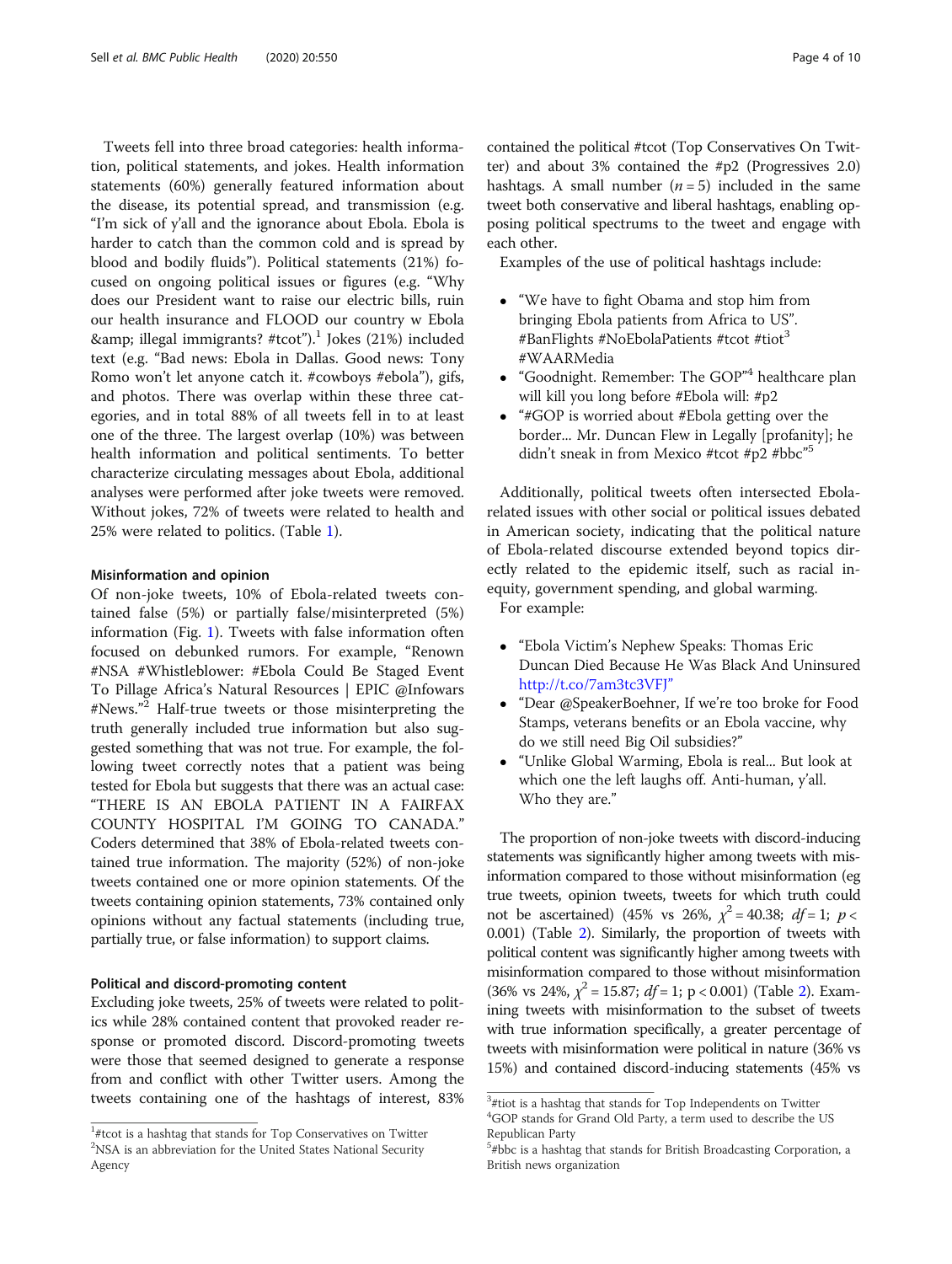#### <span id="page-4-0"></span>Table 1 Characteristics of Tweets about Ebola

|                                                                  | Full Data Set | Data Set Without Jokes |  |
|------------------------------------------------------------------|---------------|------------------------|--|
| <b>Descriptive Qualities</b>                                     | Frequency (N) | Frequency (N)          |  |
| Tweet Interpreted as a joke                                      | 21% (653)     | N/A                    |  |
| Tweet Contains News Headline                                     | 7% (204)      | 8% (204)               |  |
| Tweet Shares True Information                                    | 31% (953)     | 38% (941)              |  |
| Tweet Shares Half-true Information/ Misrepresents the truth      | 4% (128)      | 5% (120)               |  |
| Tweet Shares False Information                                   | 4% (134)      | 5% (125)               |  |
| Unable to ascertain the Truth in Tweet                           | 12% (365)     | 15% (363)              |  |
| Tweet Shares an Opinion                                          | 42% (1318)    | 52% (1286)             |  |
| Tweet Designed to Promote Discord/ Evoke a Response              | 22% (696)     | 28% (689)              |  |
| <b>Political Content</b>                                         |               |                        |  |
| Content of Tweet Political in Nature                             | 21% (644)     | 25% (625)              |  |
| Sentiments in Support of Gov                                     | $<$ 1% (11)   | $< 1\%$ (11)           |  |
| Sentiments in Opposition of Gov                                  | 11% (352)     | 14% (343)              |  |
| <b>Risk Frames</b>                                               |               |                        |  |
| Tweet Contains Risk Elevating Message                            | 35% (1077)    | 42% (1045)             |  |
| Tweet Contains Risk Minimizing Message                           | 12% (365)     | 14% (355)              |  |
| <b>Ebola Specific Content</b>                                    |               |                        |  |
| Tweet Shares Sentiments Related to Health                        | 60% (1863)    | 72% (1768)             |  |
| Tweet Mentions Medical Counter Measures                          | 2% (71)       | 3% (64)                |  |
| Tweet Mentions Fatal Nature of Ebola                             | 7% (213)      | 8% (200)               |  |
| Tweet Mentions the Spread of the Outbreak                        | 30% (929)     | 35% (854)              |  |
| Tweet Mentions the Reduction of the Outbreak                     | 4% (109)      | 4% (107)               |  |
| Tweet Mentions Travel Ban/Closing Border                         | 2% (70)       | 3% (70)                |  |
| Tweet Mentioned Ouarantine/Isolation                             | 3% (104)      | 4% (102)               |  |
| Tweet Mentioned Screen/ Fever Check at Airports                  | 1% (31)       | 1% (30)                |  |
| Tweet Mentioned Public Health Monitoring                         | 1% (38)       | 2% (38)                |  |
| Percentage of Tweets Mentioning at Least One of Prior Categories | 44% (1365)    | 61% (1267)             |  |
| <b>Ebola Rumors</b>                                              |               |                        |  |
| Tweets that Mention a Rumor                                      | 7% (227)      | 8% (205)               |  |
| Tweets that Refute a Rumor                                       | 1% (45)       | 2% (43)                |  |
| <b>Number of Tweets</b>                                          | 3113          | 2460                   |  |

Table 1: The full dataset ( $n = 3113$  tweets) contained all included tweets related to Ebola. The dataset without jokes ( $n = 2460$ ) excluded all tweets coded as jokes to further focus analysis on Ebola-specific tweet content.

10%) (Fig. [2\)](#page-6-0). Additionally, 59% of tweets that were political in nature also contained discord-inducing statements. Over half (55%) of political statements were statements critical of government or of a political figure. About 2% of political tweets expressed statements of support for government, of which, half also contained critical statements. Remaining political tweets were neutral statements.

#### Risk perception frames and specific Ebola topics

Although messages with factors that could increase or decrease the perception of risk were not always present in non-joke tweets, when evaluating messages using Slovic's risk perception framework [\[31](#page-9-0)], 42% of non-joke

tweets contained features that could contribute to increased perception of risk. Risk elevating messages were significantly more frequent in tweets containing misinformation compared to tweets without misinformation (76% vs 39%,  $\chi^2$  = 127.58; *df* = 1; *p* < 0.001) (Table [2\)](#page-5-0). The most frequent Ebola-specific message type was related to the spread of the outbreak (35%), defined as descriptions of increases in case numbers in West African countries as well as new cases in other parts of the world. The second-most common message type was related to the fatal nature of Ebola (8%). Both of these Ebola-specific message types were generally coded as risk-elevating.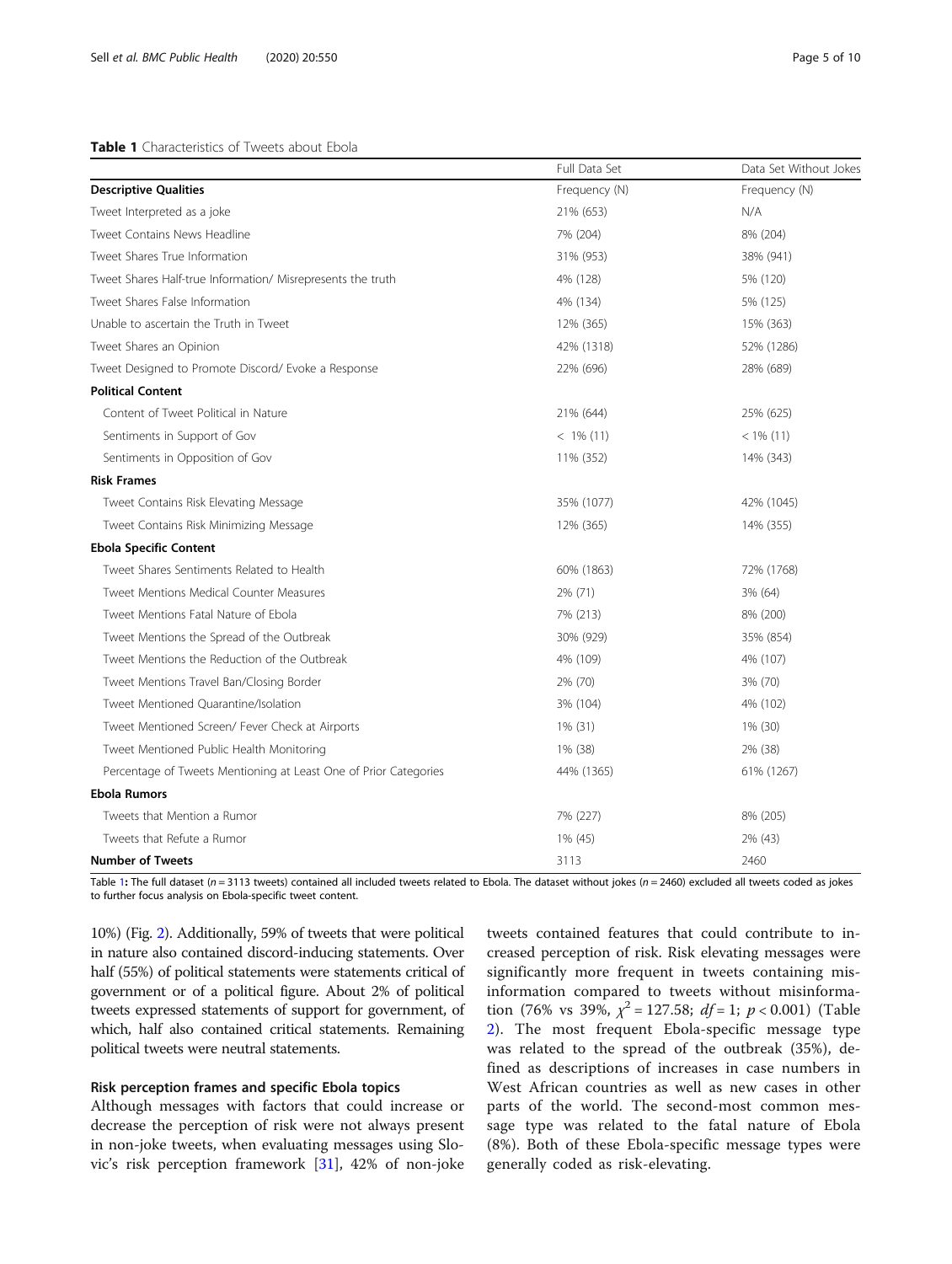<span id="page-5-0"></span>

#### Rumors

Adapted from prior literature and based on piloting [[7](#page-8-0)], we developed a list of 11 key rumors we believed to be the most common circulating during the Ebola epidemic, and marked additional rumors as "other". Overall, 8% of tweets mentioned an Ebola related-rumor and 2% refuted untrue rumors. Most often  $(N = 61)$ , these rumors focused on the idea that the Ebola outbreak was a conspiracy created by political figures, the news media, or pharmaceutical companies. The next most frequently mentioned rumor  $(N =$ 46) focused on airborne transmission. Whereas the rumor that the outbreak was a conspiracy was refuted only 7% of the time  $(n = 4)$ , more than half (58%,  $n = 26$ ) of tweets about airborne transmission of Ebola refuted the rumor. Given the prevalence of certain rumors in jokes, the analysis of rumors was inclusive of joke tweets.

#### Message characteristics among highly Retweeted content

The median number of retweets for included tweets was 6 per tweet, and the interquartile range was 23 (2 to 25) retweets. The number of retweets was strongly skewed; the tweets in the top 25% percentile ranged from 25 retweets to 14,674, whereas the bottom 25% consisted of tweets retweeted 1 to 2 times. In total, there were 1868 non-joke

tweets with at least 2 retweets, 934 non-joke tweets with over 10 retweets, and 229 non-joke tweets with over 100 retweets. Overall, the percentage of tweets with key characteristics, including misinformation and discord was only slightly less in tweets that were more frequently retweeted. Among non-joke tweets, nearly 7% of those with over 100 retweets  $(n = 15)$  contained misinformation, compared to 9% ( $n = 175$ ) of tweets that contained at least 2 retweets. Additionally, about 23% ( $n = 53$ ) of tweets with over 100 retweets contained discord-inducing messages, compared to  $25\%$  ( $n = 230$ ) of tweets with over 10 retweets and  $28\%$  $(n = 521)$  of tweets with at least 2 retweets. Similarly, the frequency of tweets that were political in nature and were opposed to government decreased only slightly and only after exceeding 100 retweets (56% among tweets with over 1 ( $n = 278$ ) and 10 retweets ( $n = 135$ ); 50% among tweets with at least 100 retweets  $(n = 24)$ ).

#### **Discussion**

#### Misinformation and the mixture of true and false information

Results demonstrate that although misinformation was not found in the majority of analyzed tweets, it was still present at notable levels. Our results, that 5% of Ebola

Table 2 Comparing discord-promoting, political, risk-increasing characteristics among tweets with and without misinformation

| Tweet Characteristic | Tweets Containing Misinformation | Tweets Without Misinformation | $\sqrt{2}$<br>Value | $P$ value | Degrees of freedom |
|----------------------|----------------------------------|-------------------------------|---------------------|-----------|--------------------|
| Promotes discord     | 45%                              | 26%                           | 40.38               | < 0.001   |                    |
| Political            | 36%                              | 24%                           | 15.87               | < 0.001   |                    |
| Risk Increasing      | 76%                              | 39%                           | 127.58              | < 0.001   |                    |

Table 2: Chi-squared testing found that content promoting social discord, political statements, and risk increasing messaging were all more common in tweets containing misinformation compared to tweets without misinformation. Percentages of tweets with or without misinformation that contain the tweet characteristic of interest are provided, as well as the  $\chi^2$  value, p-value, and degrees of freedom.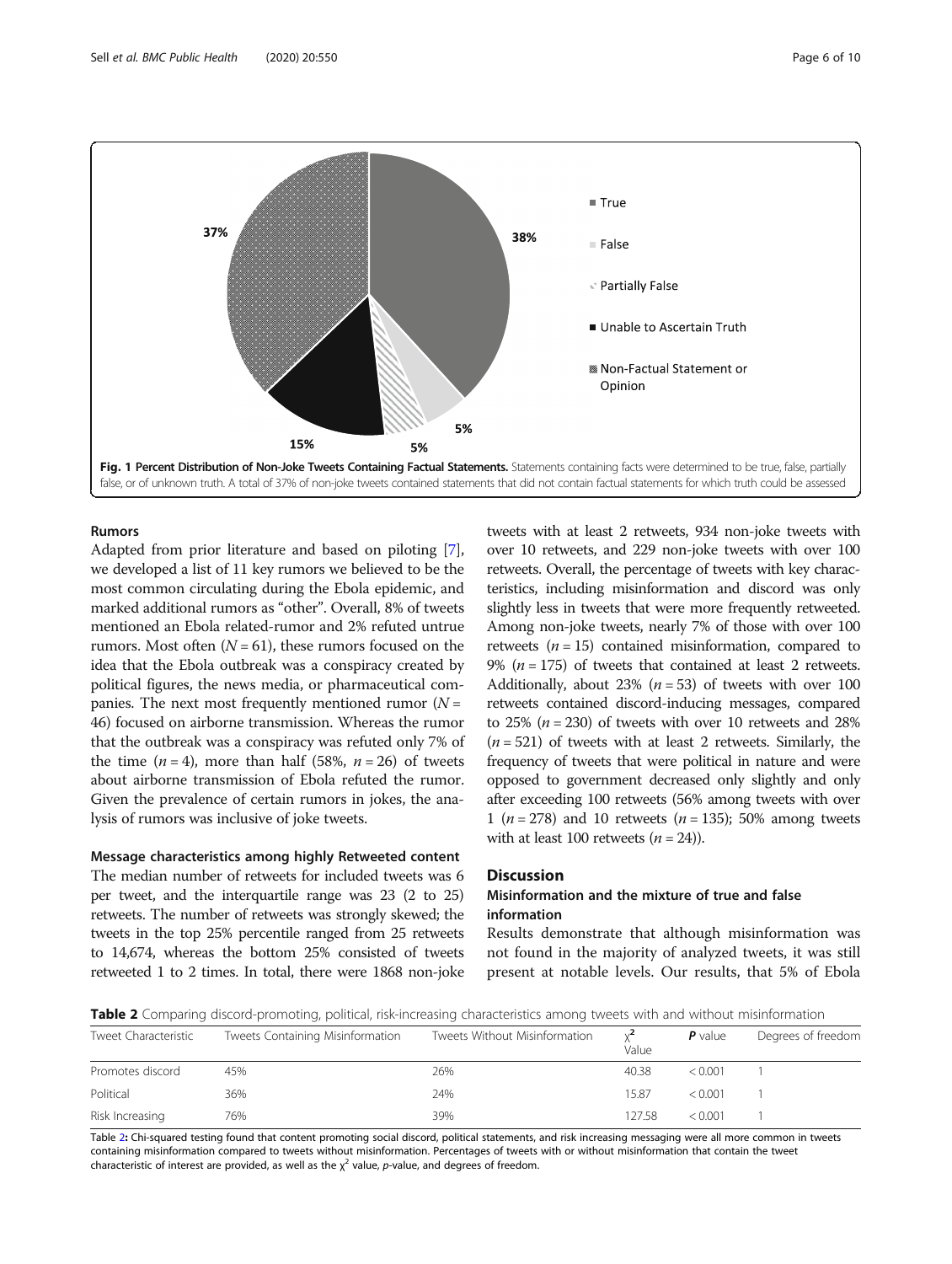<span id="page-6-0"></span>

related tweets were false and another 5% contained halftrue or misinterpreted information in the time period from September 30–October 30, 2014, highlight a potential increase in misinformation from the 2% reported from Twitter and Sina Weibo content in August 2014 [\[6\]](#page-8-0). Although differences in sampling and coding methods may limit the comparability of these findings, the increase in misinformation in the later time period may have resulted from the increase attention on the Ebola outbreak after the disease was diagnosed in the US [\[25\]](#page-9-0).

Considering the networked nature of Twitter, some users were likely to have received a much greater percentage of Tweets containing misinformation. This is particularly important when considering that message frames that are viewed more frequently often have greater influence on public opinion [\[35](#page-9-0)]. An analysis of Ebola twitter cascades shows that users receiving misinformation were likely immediate followers of (or the followers of followers of) those that broadcasted misinformation, highlighting the importance of influential Twitter users both the spread and potential control of misinformation [[36\]](#page-9-0). Furthermore, within misinformation containing tweets, the high frequency of partially true or misinterpreted information may also present challenges for public health communicators, particularly if the tweet author cites legitimate sources to support his or her claims. Additionally, more frequent framing of true information in ways that mischaracterize it may solidify this misinterpretation in the minds of the public [\[37\]](#page-9-0). Interestingly, slightly more than half of the tweets mentioning Ebola as an airborne disease also refuted it, highlighting the potential of crowd-sourced correction of misinformation [[38\]](#page-9-0).

#### Intersection of misinformation, political content, and discord

Findings also indicate greater than expected politicization of a seemingly neutral international health emergency.

Past research indicates that the types of social media content can vary over the course of an outbreak and political framing of social media messages in past outbreaks appeared more frequently during the "maintenance" stage of outbreak response, which occurs during peak activity of response efforts prior to the resolution of an outbreak [[39](#page-9-0)]. Ebola response activities within the US and the time period of interest in this study corresponded with the lead up to US midterm elections (which occurred Nov 4, 2014). This temporal overlap may have contributed to the political content found in many tweets, particularly with respect to discourse on travel bans and quarantine procedures. Furthermore, the politicization of this health issue extended beyond discussion about the disease itself, and often touched on other contentious political issues in the US, such as immigration, general health care policy, and government spending. These findings support previous research tying the acceptance of information and perceived risk perception with whether such information would align with a person's political identity [\[8\]](#page-8-0). The intersection of health misinformation with political discourse may have also contributed to Ebola response efforts being viewed as partisan topics. As other researchers have noted [[8](#page-8-0), [10](#page-8-0)], when a statement is associated with a particular conservative or liberal viewpoint, readers that align with that political ideology may be less likely to critically assess the truth to the statement, which posed a challenge for promoting evidence-based policies in public health response.

Not surprisingly, nearly all political tweets that provided an opinion about government were critical rather than supportive. Additionally, a substantial proportion of these tweets were framed in ways that could promote discord or bait readers into responding. Similar trends have been observed by other researchers assessing vaccine misinformation on social media [\[23](#page-9-0)]. Published literature on misinformation during the H1N1 pandemic have also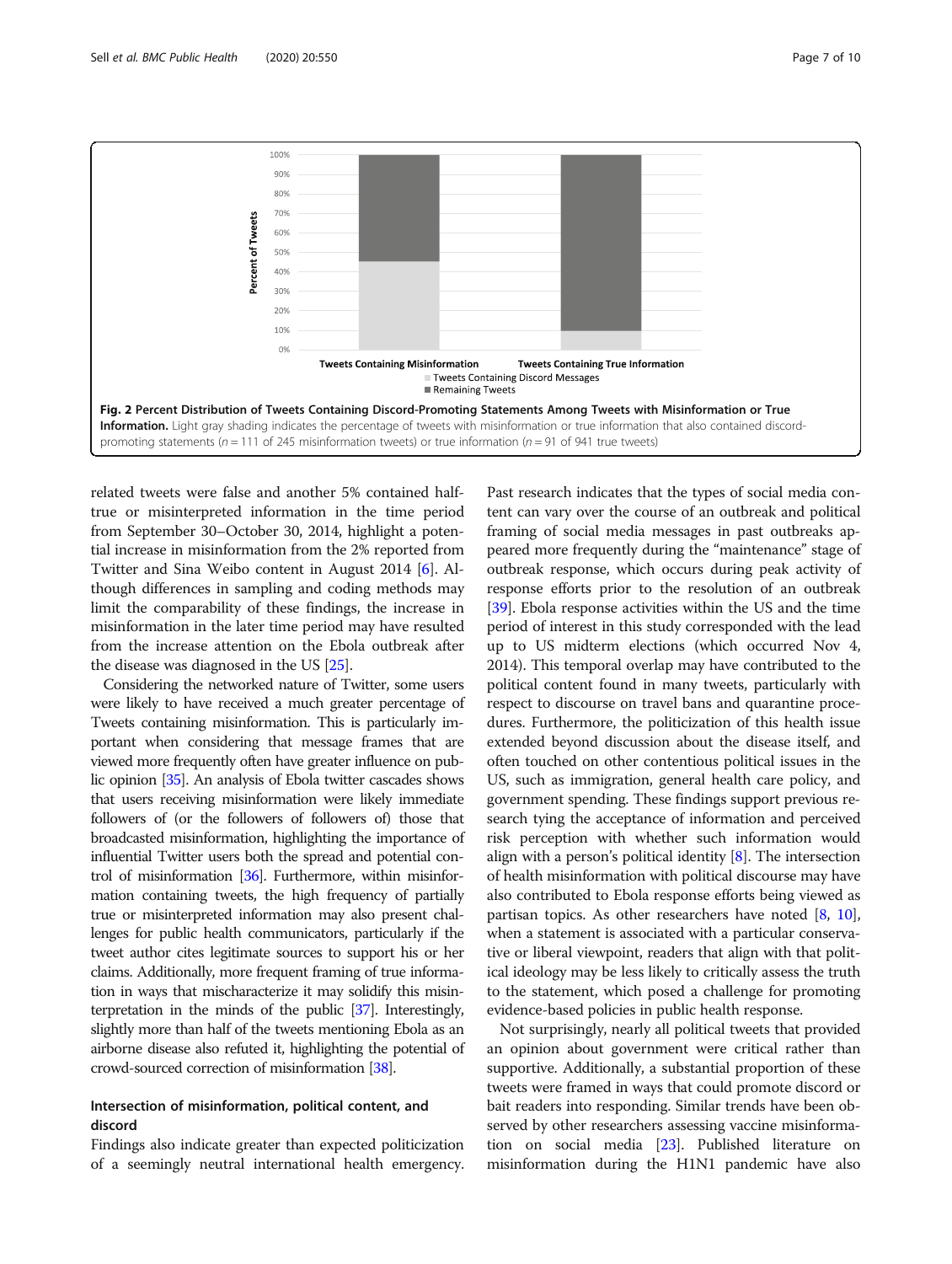shown that misinformation circulating during pandemics often elicits lack of trust in government or traditional institutions [[40](#page-9-0)]. Notably, the prevalence of tweet characteristics of concern, including the presence of misinformation, discord-inducing statements, and political messaging, remained relatively constant even among highly retweeted content. Given the relationship between political content and misinformation, another potential approach to ensure that accurate information is included in political discourse is to provide political leaders with frequently updated disease information fact sheets. Federal health officials, for example the Health and Human Services Assistant Secretary for Public Affairs and Assistant Secretary for Legislation, can provide frequent updates and concise information to policymakers and political staff members to ensure that science-based health information is easily available. Furthermore, practitioners, policymakers, and the national security community should be aware of the potential usage of public health emergencies to create discord amongst the public during public health emergencies and strive to reduce these effects. Experience with outbreak emergencies has shown the deleterious effects of misinformation and diminishing trust [\[5\]](#page-8-0).

#### Elevating perception of risk – fuel for public fears

The identification and transmission of Ebola in the US generated high levels of fear and concern amongst the public. Results showing high frequency of risk perception elevating tweets align with previously published literature on social media content during the Ebola epidemic [[7,](#page-8-0) [25\]](#page-9-0). The high proportion of these messages, paired with inflammatory political statements and misinformation demonstrate how public health response efforts and public health messaging can be interpreted or distorted in ways that promote political and social discord. Furthermore, driven by public interest, mass media may sensationalize or exaggerate the risk of disease in a population, which could increase risk perception and risk-elevating messages on social media [\[24](#page-9-0)]. Although appropriate levels of risk perception in situations that warrant public attention, investment in protective actions, and policy intervention is necessary, messages that elevate public perception of risk situations that do not warrant high levels of public concern are problematic. Disease outbreaks may naturally lead to messages that could increase perception of risk and public health communicators must work with transparency and empathy for public fears [[41](#page-9-0)].

#### Potential approaches to misinformation during health emergencies

Developing a strategy to combat misinformation during an epidemic, particularly one that induces increased levels of fear amongst the public, is challenging, and

effectively addressing misinformation will likely involve multifaceted approaches, such as developing compelling public health awareness campaigns, engaging in media literacy efforts, and monitoring of circulating content to develop proactive responses to emerging communication issues. Public private partnerships between social media companies and public health agencies to promote public health messages is also an important component in combating misinformation, as observed in the partnership between the World Health Organization and social media companies to combat the novel coronavirus disease 2019 (COVID-19) misinformation [[42](#page-9-0), [43\]](#page-9-0). As governments and global health organizations become increasingly aware of the dangers of misinformation in both health and political sectors, more research will need to be done to ensure that strategies to reduce misinformation are effective and do not infringe of the spread of true information or the ability of members of the public to speak freely. Research assessing the effects of correcting health misinformation has shown varied results. While some studies have indicated that correction of certain misinformation by trusted sources can help reduce misperceptions, others indicate correction can sometimes have limited impact or even contribute to further misperceptions in certain circumstances due to factors such as the perceived trustworthiness of the source and whether corrective information conflicts with the social or political identity of the individual [[44](#page-9-0), [45](#page-9-0)]. Furthermore, countering of messages will require clear understanding of the underlying drivers and motivations among stakeholders for promoting false information.

#### Limitations

This research is subject to several limitations. Tweets are short and provide limited content to frame coding. The coding process involved human interpretation of sometimes confusing material and may have introduced bias or error. Sarcasm and satire were occasionally difficult to interpret. However, this was mitigated through continual consensus seeking efforts with the team throughout the coding process for tweets considered particularly confusing or challenging. Frequent discussions prevented coders from deviating from agreed upon code definitions over the course of the coding process. Although interrater agreement for coders was high, double coding was conducted on a limited 5% of the sample. Another potential limitation is our decision not to limit the study sample to US geotagged tweets due to concerns about potential bias this may have introduced– that users who allowed geotagging may have been different from other types of Twitter users. Instead, the sample was limited to English language tweets during a time period of heightened attention to Ebola in the US. As a result, not all tweets may have originated in the US.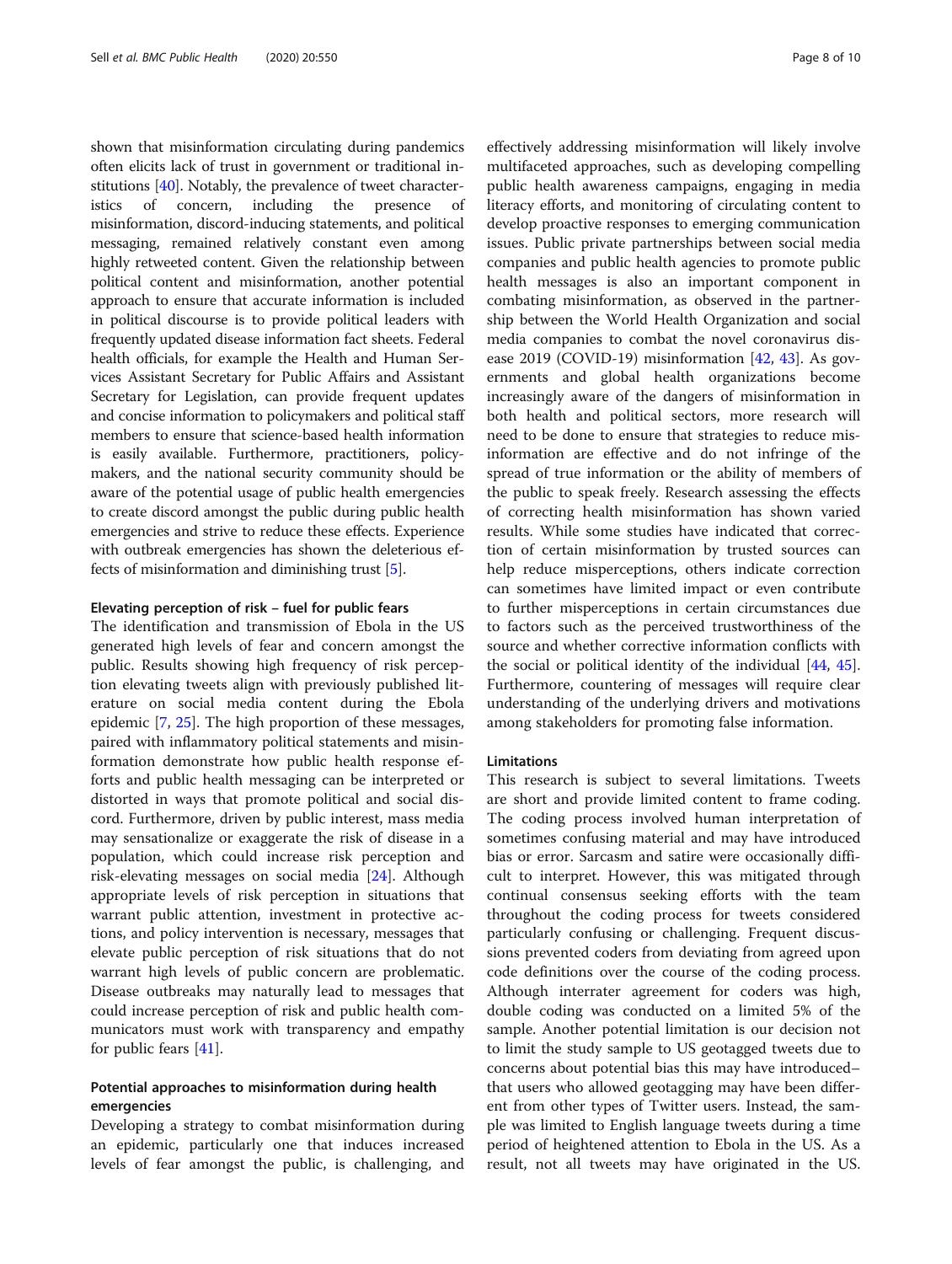<span id="page-8-0"></span>Additionally, codes to assess political nature of tweets were not specific to a particular ideology or political party. Therefore, we were not able to systematically quantify the political leanings of different tweets. Furthermore, tweets were automatically and randomly selected as part of the 1% sample of tweets published in our timeframe of interest. As a result, tweets with low retweet counts may have been published just prior to data capture, potentially showing fewer retweets than they eventually received. Finally, the time period for our study was limited to the period of most intense interest amongst the US population but may have been too short to identify general trends in Ebola-related social media posts.

### Conclusion

Misinformation and its impact on public beliefs is a growing problem in the public health field and will affect all types of disease events - from localized outbreaks of measles [[22\]](#page-9-0), to regional outbreaks of Ebola [5], and even potentially significant pandemics [\[46\]](#page-9-0). This phenomenon may be an even greater challenge in outbreaks that induce high levels of fear. Results demonstrated that most analyzed tweets were risk elevating, and that misinformation was not a dominant feature but notably present. Findings also highlight the importance of anticipating politicization of disease outbreaks, and the presence of provocative, discord-inducing messages in response to public health measures. Policy makers, public health practitioners, and social media companies will need to work together to develop communication strategies and response frameworks in advance of outbreaks to mitigate misinformation and the resulting public health impacts.

Additional information.

Tara Kirk Sell and Divya Hosangadi are joint first authors.

#### Supplementary information

Supplementary information accompanies this paper at [https://doi.org/10.](https://doi.org/10.1186/s12889-020-08697-3) [1186/s12889-020-08697-3](https://doi.org/10.1186/s12889-020-08697-3).

Additional file 1. Analytical Instrument. Description of Data: Coding instrument used to conduct content analysis of included tweets.

Additional file 2. Tweet IDs. Description of Data: Tweet IDs of included and excluded tweets

#### Abbreviations

US: United States; API: Application Programming Interface; #tcot: A hashtag that stands for Top Conservatives on Twitter; NSA: United States National Security Agency; #p2: Progressives 2.0; #tiot: A hashtag that stands for Top Independents on Twitter; GOP: Grand Old Party, a term used to describe the US Republican Party.; #bbc: A hashtag that stands for British Broadcasting Corporation, a British news organization; COVID-19: Coronavirus disease 2019

#### Acknowledgments

The authors would like to acknowledge Tom Lippincott for his help in acquiring the raw dataset of Tweets about Ebola and Emma E. McGinty for her help in developing the original conceptualization of the project.

#### Authors' contributions

TKS conceptualized the project, developed the methodological approach, and led data collection. DH and MT collected primary data through coding and conducted the statistical analysis under supervision from TKS. All authors contributed to the writing of the manuscript. All authors read and approved the final manuscript.

#### Authors' information

TKS [\(tksell@jhu.edu\)](mailto:tksell@jhu.edu) is a Senior Scholar and Assistant Professor at the Johns Hopkins Center for Health Security, and within the Johns Hopkins Bloomberg School of Public Health Department of Environmental Health and Engineering. DH and MT are Analysts and Research Associates at the Johns Hopkins Center for Health Security, and within the Johns Hopkins Bloomberg School of Public Health Department of Environmental Health and Engineering.

#### Funding

This research was funded by the Open Philanthropy Project. The funder had no role in designing the study; collecting, analyzing, or interpreting the data; or, writing the manuscript.

#### Availability of data and materials

The dataset of tweet IDs used in this study is available as Additional File 2.

#### Ethics approval and consent to participate Not applicable for publicly available data.

#### Consent for publication

Not applicable.

#### Competing interests

The authors declare that they have no competing interests.

Received: 26 November 2019 Accepted: 13 April 2020 Published online: 07 May 2020

#### References

- 1. Vraga EK, Bode L. Defining misinformation and understanding its bounded nature: using expertise and evidence for describing misinformation. Polit Commun. 2020;3:1–9.
- 2. Flynn DJ, Nyhan B, Reifler J. The nature and origins of misperceptions: understanding false and unsupported beliefs about politics. Polit Psychol. 2017;38:127–50.
- 3. Lazer DMJ, Baum MA, Benkler Y, et al. The science of fake news. Science. 2018;359(6380):1094–6. <https://doi.org/10.1126/science.aao2998>.
- 4. Vosoughi S, Roy D, Aral S. The spread of true and false news online 2018:7.
- Vinck P, Pham PN, Bindu KK, Bedford J, Nilles EJ. Institutional trust and misinformation in the response to the 2018–19 Ebola outbreak in north Kivu, DR Congo: a population-based survey. Lancet Infect Dis. 2019;19(5): 529–36.
- 6. Fung IC, Fu KW, Chan CH, Chan BS, Cheung CN, Abraham T, Tse ZT. Social media's initial reaction to information and misinformation on Ebola, august 2014: facts and rumors. Public Health Rep. 2016;131(3):461–73.
- 7. Jin F, Wang W, Zhao L, Dougherty ER, Cao Y, Lu CT, Ramakrishnan N. Misinformation propagation in the age of twitter. IEEE Computer. 2014; 47(12):90–4.
- 8. Kahan DM. Misconceptions, misinformation, and the logic of identityprotective cognition. SSRN Electron J. 2017. [https://doi.org/10.2139/ssrn.](https://doi.org/10.2139/ssrn.2973067) [2973067.](https://doi.org/10.2139/ssrn.2973067)
- 9. Kahan DM, Jamieson KH, Landrum A, Winneg K. Culturally antagonistic memes and the Zika virus: an experimental test. J Risk Res. 2017;20(1):1–40. <https://doi.org/10.1080/13669877.2016.1260631>.
- 10. Kahan DM, Peters E, Wittlin M, et al. The polarizing impact of science literacy and numeracy on perceived climate change risks. Nat Clim Chang. 2012;2(10):732–5. <https://doi.org/10.1038/nclimate1547>.